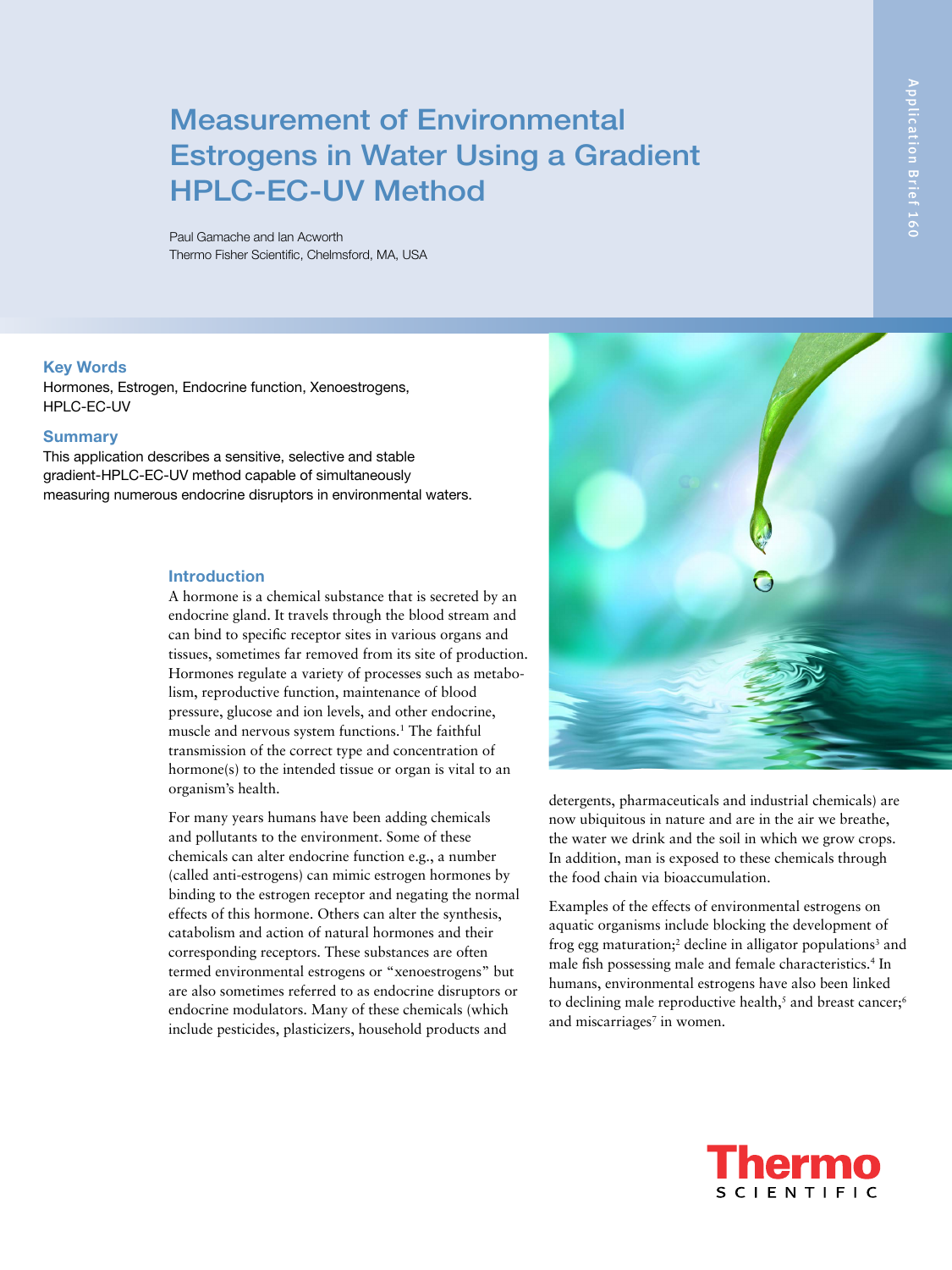

#### **Materials and Methods**

The analytical system consisted of two pumps, a refrigerated autosampler, a thermostatic chamber, and an 8-channel Thermo Scientific™ Dionex™ CoulArray™ Coulometric Array Detector situated before a single wavelength UV detector. The UV detector extends the range of compounds measured by the CoulArray Coulometric Array Detector and supplies additional qualitative information.

#### **Conditions**

| LC                          |                                                                                                                                                                                  |
|-----------------------------|----------------------------------------------------------------------------------------------------------------------------------------------------------------------------------|
| Column:                     | C18, 3.0 $\mu$ m, 3.0 $\times$ 150 mm                                                                                                                                            |
| Mobile Phase A:             | 50 mM Lithium acetate pH 4.8, acetonitrile<br>$(95:5 \text{ V/V})$                                                                                                               |
| Mobile Phase B:             | 50 mM Lithium acetate pH 4.8, acetonitrile,<br>methanol (20:40:40 v/v/v).                                                                                                        |
| <b>Gradient Conditions:</b> | Isocratic 50% B from 0-5 min. Linear<br>increase of phase B from 50-100% from<br>5-22 min. Isocratic 100% B from<br>22–35 min. 50% B at 35 min. Isocratic<br>50% from 35-40 min. |
| Flow Rate:                  | $0.6$ mL/min.                                                                                                                                                                    |
| Temperature:                | $40^{\circ}$ C                                                                                                                                                                   |
| Injection Volume:           | $40 \mu L$                                                                                                                                                                       |
| <b>Detector</b>             |                                                                                                                                                                                  |
|                             | Electrochemical Detector: Model 5600A, CoulArray                                                                                                                                 |
| Applied Potentials:         | 200 to 900 mV in 100 mV increments<br>(vs. Pd)                                                                                                                                   |
| Detector Wavelength:        | 240 nm                                                                                                                                                                           |

Figure 1. Structures of the environmental estrogens measured using this method.

Although there is much interest in the effects of environmental estrogens on endocrine function, the study and the detection of these chemicals is a fairly new science. Due to the many different types and concentrations of chemicals that are suspected of being environmental estrogens, it has been difficult to develop a global methodology that can simultaneously measure a number of these chemicals in different matrices. This application note describes a gradient HPLC-EC-UV method capable of separating and detecting the estrogen metabolite estradiol and several classes of environmental estrogens. These include insecticides – 2,4'-DDT, aldicarb, and methoxychlor; the fungicide – vinclozolin; the plasticizer – bisphenol A; the synthetic estrogen – diethylstilbestrol; the oral contraceptive – norethindrone; synthetic antioxidants – propyl gallate and BHA; and the surfactant – 4-n-nonylphenol. Also illustrated is the potential use of this method for the measurement of these compounds in water samples.

### **Standard Preparation**

Sample preparation (presented in this Application Note) initially used C18 SPE cartridges (200 mg, 3 ml) (Diazem, Midland, MI). The SPE cartridge was conditioned using one column volume (CV) acetonitrile, then one CV 50% methanol, one CV 100% methanol and finally, two CVs water (pH <3.0 using phosphoric acid). A 20 to 200 mL volume of sample was then applied to the conditioned SPE cartridge. The SPE cartridge was washed with one CV acidified water (as above). The sample was eluted with two 500 µL aliquots of acetonitrile:methanol (1:1 v/v). The eluent was then evaporated to dryness and then reconstituted ethanol (125 µL) and then water  $(125 \mu L).$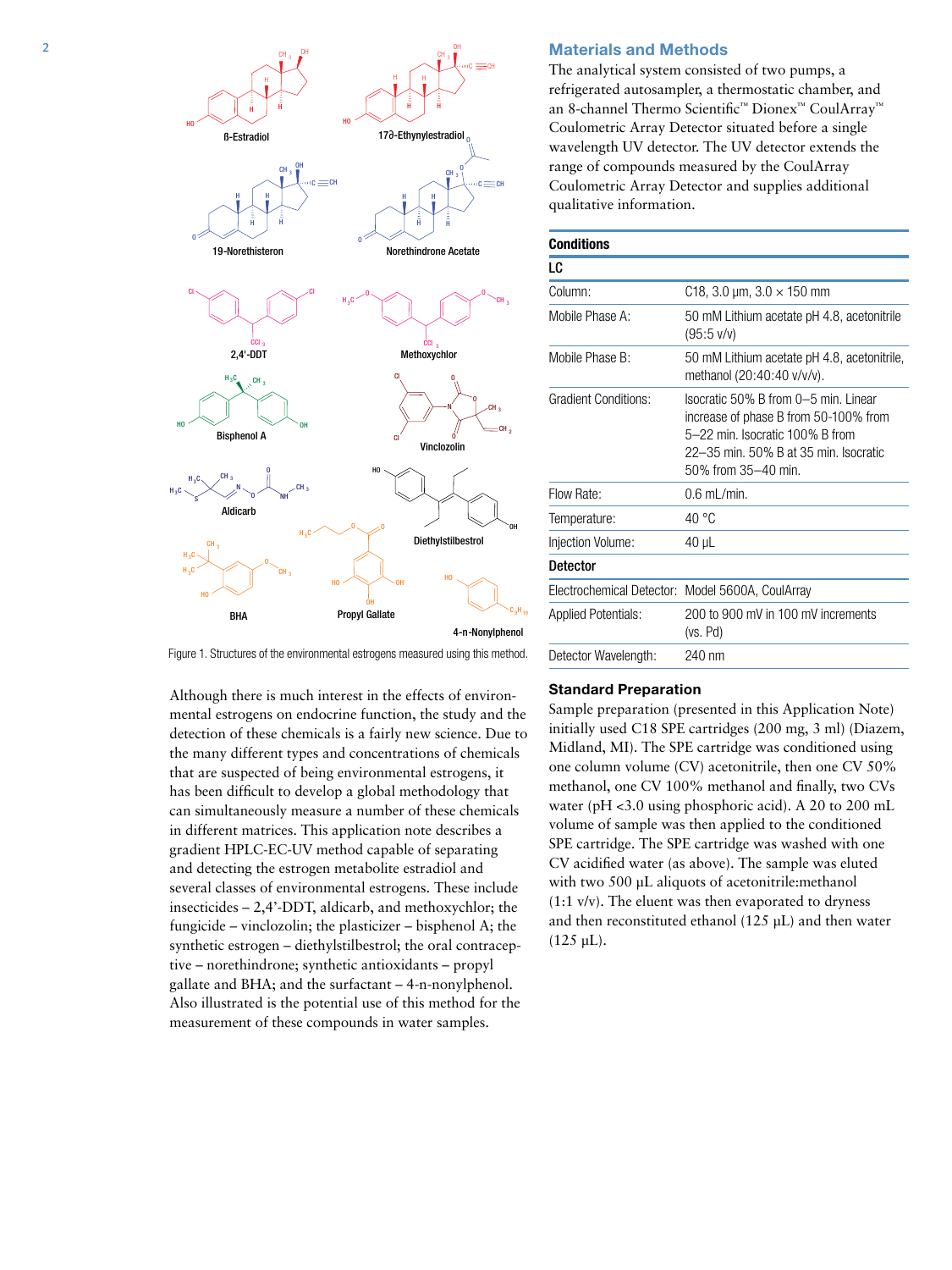A second approach, showing much greater promise, is currently being evaluated using a layered C2/C18 (EC) SPE cartridge (500 mg, 3 mL) (International Sorbent Technology, Mid Glamorgan, UK). The SPE cartridge was conditioned using two CV of methanol (MeOH) followed by two CV of acidified water (pH less than 2.0 with hydrochloric acid). The pH of the water samples was adjusted to less than 2.0 by the addition of HCl (approximately 0.5 mL/100 mL). In addition, 0.5 mL of MeOH per 100 mL of water was added in order to keep the SPE cartridge phase solvated. A 100 mL volume of acidified water was applied to the conditioned SPE cartridge. The SPE cartridge was then washed with 2 CV of water and allowed to dry under vacuum for 5 min. The sample was then eluted with two 500 µL aliquots of acetonitrile  $(ACN)$ : MeOH $(1:1 \text{ v/v})$ . The eluent was evaporated to dryness and reconstituted in 125 µL of ethanol. A 125 µL aliquot of water was then added to the ethanol, the solution and 40 µL injected onto the HPLC.

# **Results and Discussion**

Most compounds were well resolved in less than 27 min (Figure 2). The limit of detection for the assay ranged from 5–100 pg on column for the compounds detected by the EC-array and 200–4000 pg on column for those detected by UV (0.05 AUFS) (Table 1). The electrochemical array was 10-100 times more sensitive than UV, and had a linear response range of four orders of magnitude.

The method was linear (in the range tested) with correlation coefficients >0.9985 for all compounds (40 µL repeats over an 8 h period; 100 ng/mL for EC active compounds and 1 µg/mL for UV active ones) (Table 1). The retention time variation for the method was 0.29% RSD. Peak height variation was <5.5% RSD (except vinclozolin; 9.2%) while peak area variation was <13.1% RSD (except vinclozolin; 15.6%).



Figure 2. Chromatogram of a standard containing 100 ng/mL of EC-active compounds and 1000 ng/mL of UV active compounds.

| <b>Analyte</b>               | <b>Detection</b><br><b>Source</b> | <b>Limits of Detection</b><br>(pg) | <b>Response</b><br>Linearity $(r^2)$ |
|------------------------------|-----------------------------------|------------------------------------|--------------------------------------|
| Propyl Gallate               | EC                                | 100                                | 0.9999                               |
| Aldicarb                     | UV                                | 2,000                              | 0.9998                               |
| <b>Bisphenol A</b>           | EC                                | 5                                  | 0.9985                               |
| <b>B-Estradiol</b>           | EC                                | 20                                 | 0.9986                               |
| 19-Norethisteron             | UV                                | 200                                | 0.9988                               |
| $17\alpha$ -Ethynylestradiol | EC                                | 20                                 | 0.9991                               |
| BHA                          | EC                                | 40                                 | 0.9999                               |
| Diethylstillbestrol          | EC                                | 40                                 | 0.9997                               |
| Vincolzolin                  | UV                                | 4,000                              | 0.9992                               |
| Norethindrone Acetate        | UV                                | 400                                | 0.9999                               |
| Methoxychlor                 | UV                                | 400                                | 0.9999                               |
| 4-n-Nonylphenol              | ЕC                                | 40                                 | 0.9995                               |
| $2.4'$ -DDT                  | UV                                | 2,000                              | 0.9998                               |

Table 1. The limits of detection and linearities for the environmental estrogens measured using this method.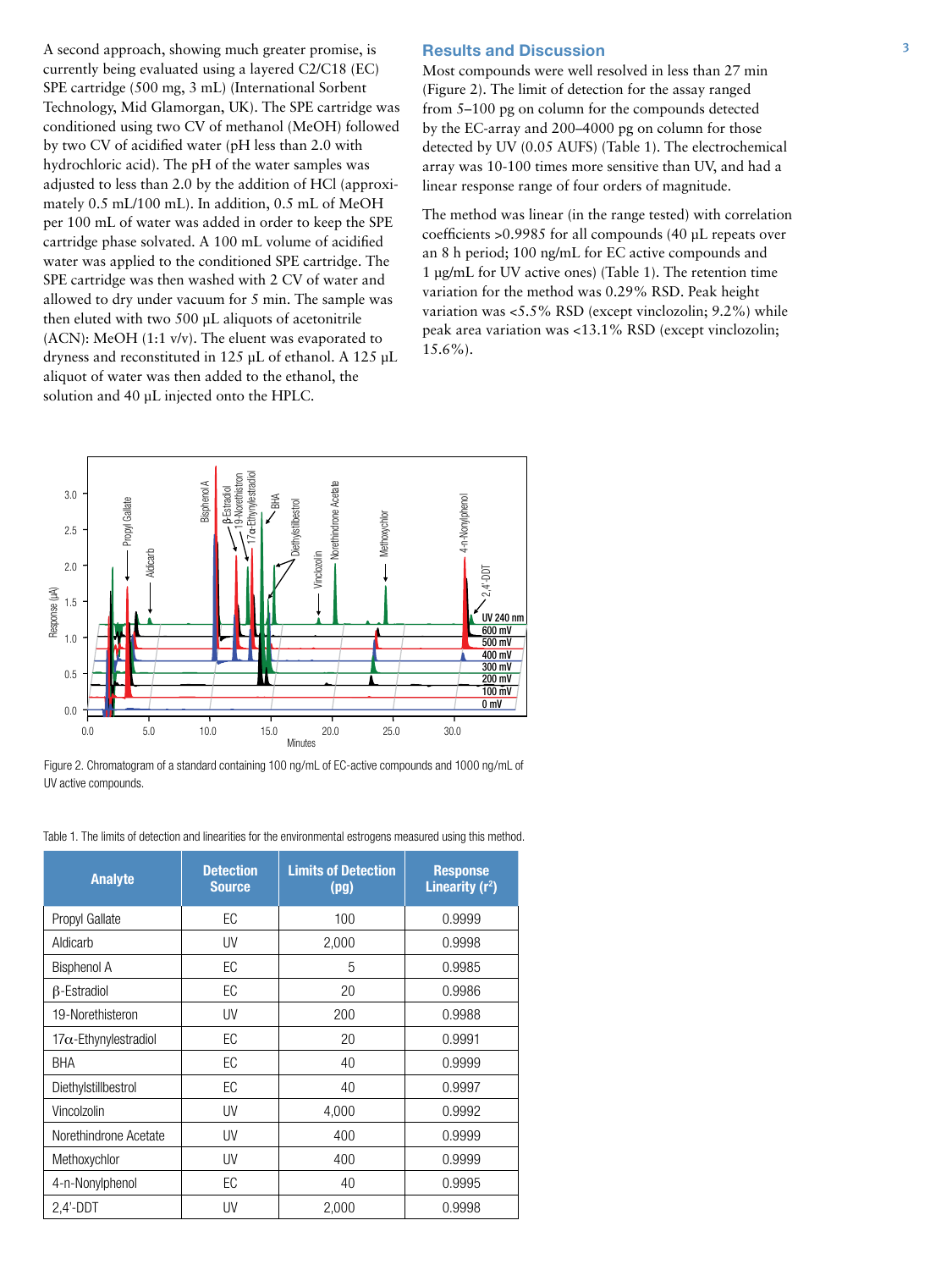4 The SPE (Diazem) extraction method gave poor and variable results. Tap water spiked with standards (100 ng/L or 100 parts per trillion) showed extraction efficiencies ranging from 0 (aldicarb) to 50% (propyl gallate). A typical extracted spiked water sample is presented in Figure 3.

> The IST SPE cartridge used here contains a C2 phase layered on top of a C18 phase. The short-chain C2 phase retains lipophilic compounds while the C18 phase retains the more polar compounds (that pass through the C2 packing). During the elution process, the compounds retained on the C2 are solvated and pass through the C18. Layered SPE columns allow for the retention and elution of analytes with greatly varying degrees of lipophilicity. The IST SPE cartridge under current investigation is showing much greater promise with typical extraction efficiencies of greater than 75%.



Figure 3. Chromatogram of spiked (100 ng/L) extracted tap water.

# **Conclusion**

Described here is a sensitive, selective and stable gradient-HPLC method capable of measuring numerous endocrine disruptors simultaneously. Electrochemically active analytes are resolved both chromatographically and voltammetrically for added confidence in analyte identification. The range of analytes is extended to non-electrochemically active compounds by the use of UV detection. The routine use of this method to measure contaminated water samples is dependent on improving sample extraction. This is currently being addressed by using a novel C2 / C18 extraction cartridge.

# **Ordering Information**

| <b>Description</b>                                                                        | <b>Part Number</b> |
|-------------------------------------------------------------------------------------------|--------------------|
| HPG-3400RS Biocompatible Binary Rapid<br>Separation Pump with two solvent selector valves | 5040.0046          |
| WPS-3000TBRS Biocompatible Rapid Separation<br><b>Thermostatted Autosampler</b>           | 5841.0020          |
| CoulArray Thermal Organizer                                                               | 70-4340T           |
| 5600A CoulArray 8-Ch Detetector Inst 120 Vac                                              | 70-4324            |
| Accessory Kit, CoulArray Detector to<br>Thermo Scientific™ Dionex™ UltiMate™ 3000 System  | 70-9191            |